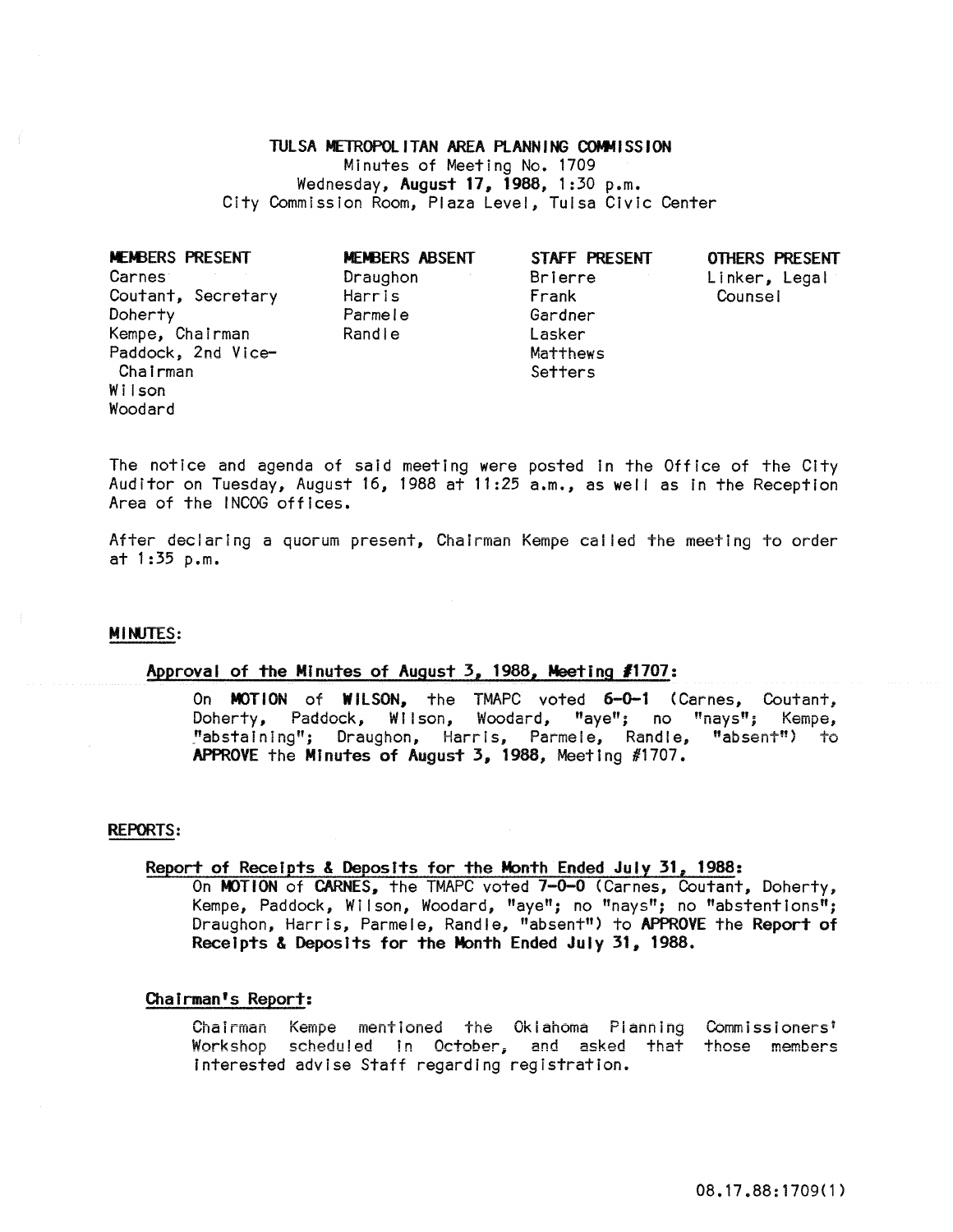#### Committee Reports:

Mr. Carnes announced the Comprehensive Plan Committee would be meeting this date upon adjournment of the TMAPC meeting to discuss annual housekeeping-type updates to various District Plans.

Mr. Paddock advised the Rules & Regulations Committee had met this date to review two Items on today's TMAPC agenda, and the Committee had voted unanimously to recommend approval to the TMAPC. He commented he would explain further as these Items were presented.

# DIrector's Report:

Mr. Jerry Lasker reviewed the draft of the TMAPC Mission Statement and the Goal & Objectives which were presented earlier to the Rules and Regulations Committee. Chairman Kempe complimented Staff on handling this matter so promptly. Mr. Paddock advised the Rules and Regulations Committee had voted unanimously to recommend to the TMAPC adoption of the Mission Statement and the Goals and Objectives as presented; therefore, he moved for adoption.

# TMAPC ACTION: 7 members present

On MOTION of PADDOCK, the TMAPC voted 7-0-0 (Carnes, Coutant, Doherty, Kempe, Paddock, WIlson, Woodard, "aye"; no "nays"; no "abstentions"; Draughon, Harris, Parmele, Randle, "absent") to ADOPT the TMAPC Mission Statement and Goals & Objectives, as recommended by the Rules & Regulations Committee, and as attached hereto as an Exhibit to these minutes.

Mr. Lasker commented that the TMAPC members would be receiving Information on a Leadership Retreat, sponsored by the Chamber of Commerce and INCOG. The retreat would be a one day session scheduled for September 20, 1988 at the Westin Hotel. <sup>'</sup>He requested the Commissioners review and return the questionnaire enclosed with the Information, as It dealt with prioritizing Issues such as transportation, economic development, environmental matters, etc. Mr. Lasker answered general questions from the Commission regarding the retreat.

In response to Mr. Paddock, Mr. Lasker urged the Commission members to consider an affirmation vote for State Question 616 regarding city street improvements, and also commented on library issues on the ballot.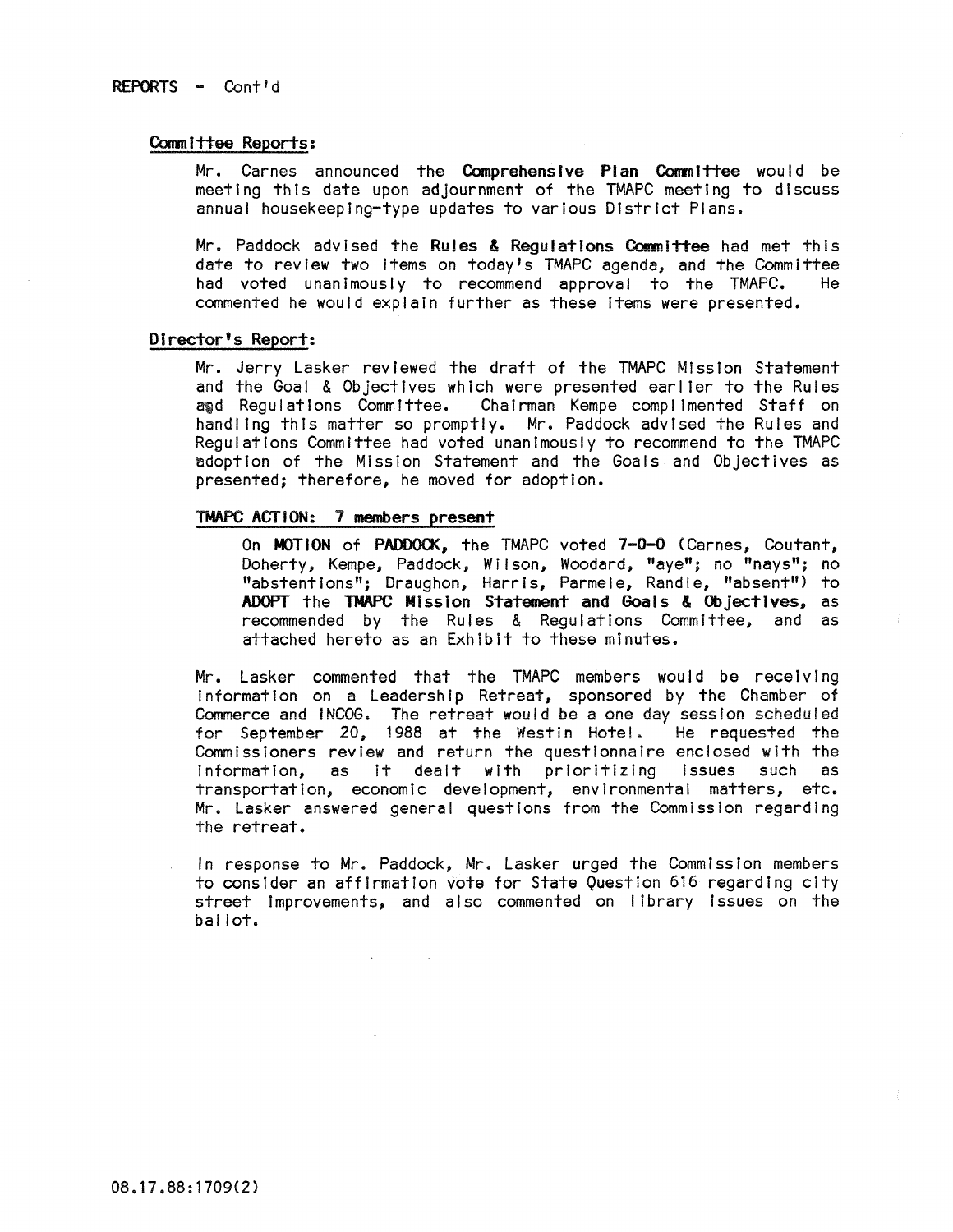#### PUBLIC HEARING:

Proposed amendment(s) to Title 42, Tulsa Revised Ordinances (Tulsa Zoning Code) and the Tulsa County Zoning Code pertaining to the following, and related matters:

- a. Manufactured housing
- b. RS-T Residential Single-Family Townhouse District
- c. RS-4 Resldentiai Single-Family Highest Density District
- d. Amended regulations for mobile home parks
- e. Amended regulations for mobile home subdivisions
- f. Creation of a Special Exception approval process for a mobile home commercial development In the CG and CH commercial districts
- g. Creation of a Scientific Research (SR) District and elimination of Industrial Research (IR) District
- 
- h. Redesignation of Parking (P) District classification<br>i. Modification of corner lot residential setback requir I. Modification of corner lot residential setback requirements J. Amended definitions
- 
- k. Adding "Medical & Dental Research Facilities" to Use Unit 11, Offices and Studios
- I. Amend Chapter 16 to correctly refer to the Clerk of the Board of Adjustment
- m. Modular (factory built) single-family housing

#### Comments & Discussion:

Mr. Gardner reviewed the proposed amendments and advised of the modifications based on suggestions and recommendations of the Rules and Regulations Committee members. He commented the Committee and Staff worked on two basic areas of concern regarding definitions and procedures for deal ing with residential townhouse developments and the manufactured or mobile home dwel lings.

#### TMAPC Review Session:

Based on the unanimous vote of the Rules & Regulations Committee,<br>Mr. Paddock moved that the proposed amendments, as discussed, be Paddock moved that the proposed amendments, as discussed, be recommended to the City and County for approval, subject to review by the Legal Department.

## TMAPC ACTION: 7 members present

On MOTION of PADDOCK, the TMAPC voted 7-0-0 (Carnes, Coutant, Doherty, Kempe, Paddock, Wilson, Woodard, "aye"; no "nays"; no "abstentions"; Draughon, Harris, Parmele, Randle, "absent") to APPROVE the Amendments to Title 42, Tulsa Revised Ordinances (City of Tulsa Zoning Code) and the Tuisa County Zoning Code pertaining to the matters described above, as recommended by Staff and as modified in this hearing, subject to review by the Legal Department.

Ms. Wilson commended Mr. Gardner and his Staff for their time on this project, and acknowledged particIpation In the process by Mr. Roy johnsen, **r.,ir. Charles Norman, representatIves from the Tulsa HomebuIlders**  Association, the Tulsa Manufactured Housing Association, the Metropolitan Tulsa Board of Realtors, as well as the City's Legal Department Staff.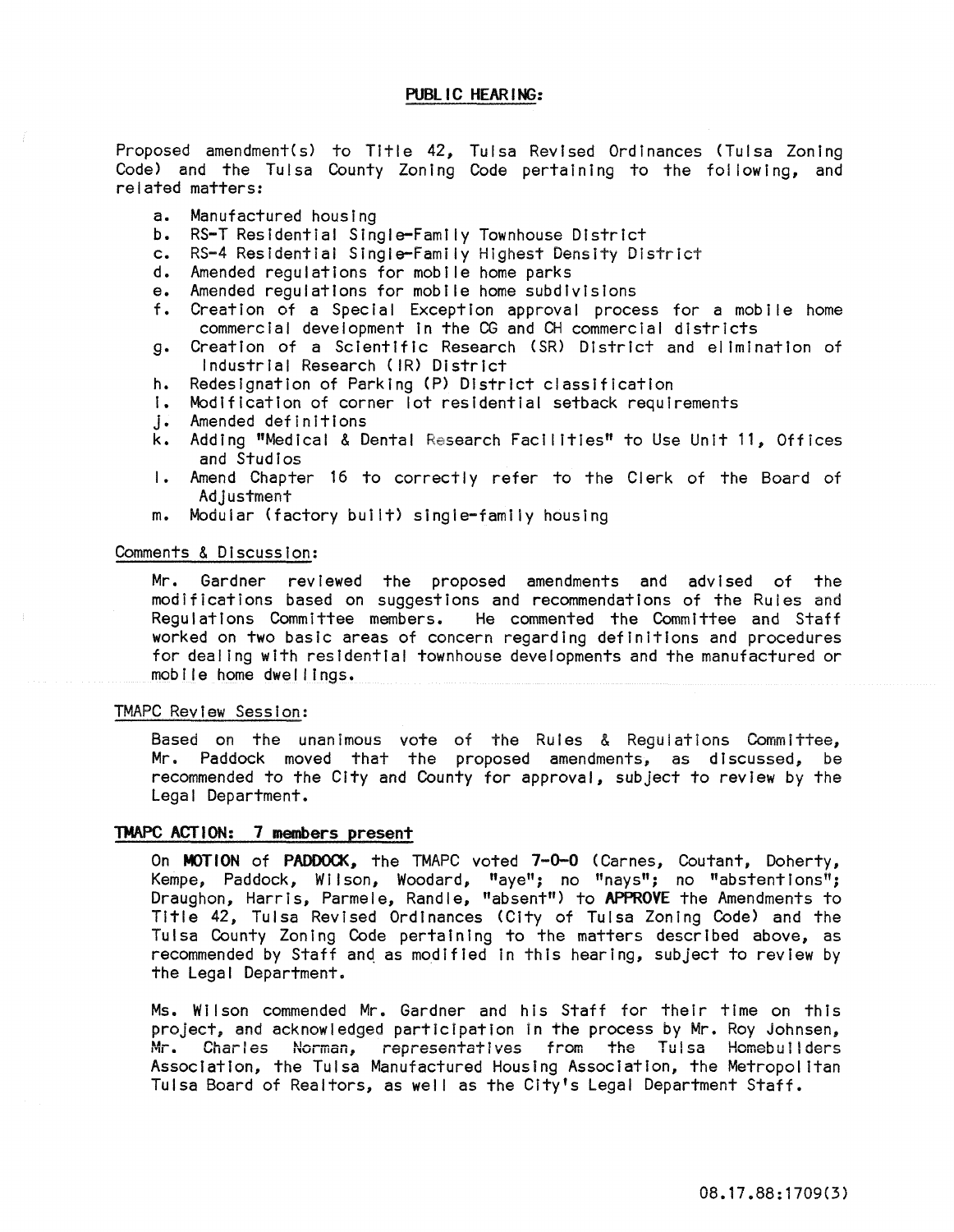# SUBDIVISIONS:

PRELIMINARY PLAT:

Wexford (PUD-440) (2783) East 103rd Street & South Yale Avenue (RS-2)

This plat has a sketch plat approval by TAC on 7/14/88, subject to conditions as listed. A copy of the minutes of the TAC meeting  $7/14/88$ was provided, with Staff comments In the margin or at the end.

The Staff presented the plat with the applicant represented by Adrian Smith and Phil Smith.

The TAC voted unanimously to recommend approval of the PRELIMINARY plat of Wexford subject to the fol lowing conditions:

- 1. Make sure that building Jines on plat correspond with the building lines proposed In PUD Text.
- 2. The 25' utility and "street easement" on 103rd Street shall meet the approval of City Engineer and utilities.
- 3. All conditions of PUD 440 shall be met prior to release of final plat, Including any applicable provisions in the covenants or on the face of the plat. Include PUD approval date and references to Section 1100-1170 of the Zoning Code, In the covenants.
- 4. Utility easements shall meet the approval of the utilities. Coordinate with Subsurface Committee if underground plant is planned. Show additional easements as required. Existing easements should be tied to or related to property lines and/or lot I ines; overhead pole lines on "perimeter".
- 5. Water plans shall be approved by the Water & Sewer Department prior to release of final plat (36" waterline 52' from centerline of South  $Yale$ .
- 6. Pavement or landscape repair within restricted water line, sewer line, or utility easements as a result of water or sewer line or other utility repairs due to breaks and failures, shall be borne by the owner(s) of the lot(s).
- 7. A request for creation of a Sewer Improvement District shall be submitted to the Water and Sewer Department prior to release of final plat.
- 8. Paving and/or drainage plans shall be approved by Stormwater Management and/or City Engineer, Including storm drainage, detention design and Watershed Development Permit application subject to criteria approved by City Commission.
- 9. The key or location map shall be complete. (Update current as of filing of final plat)
- 10. PUD Section of covenants:
	- 3. Omit "number of"
	- B. Revise: plat serves as site plan except for entryways, etc.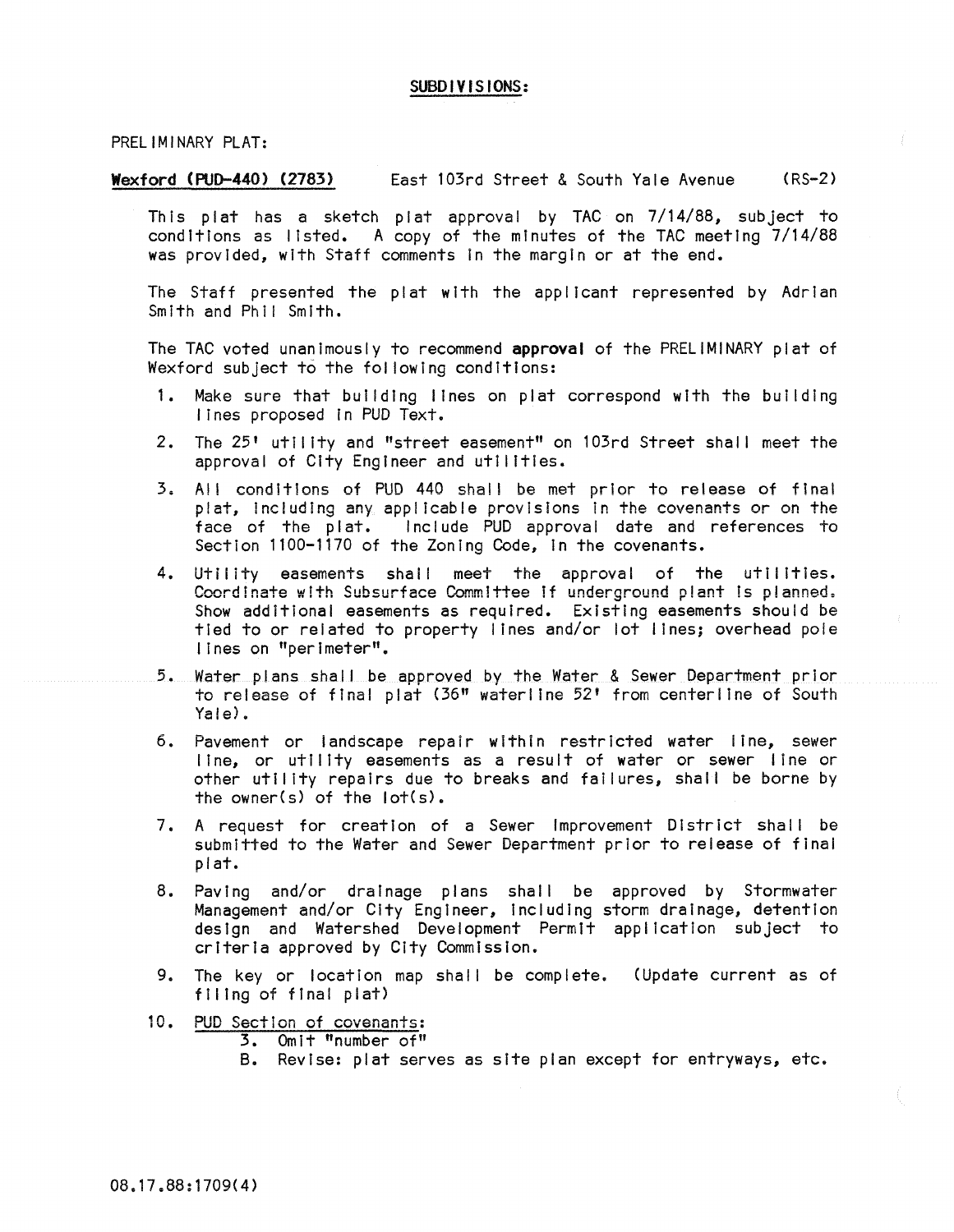- 11. A "Letter of Assurance" regarding Installation of Improvements shal I be submitted prior to release of final plat, including documents required under Section 3.6-5 of Subdivision Regulations.
- 12. All (other) Subdivision Regulations shall be met prior to release of final plat.

## Comments & Discussion:

Mr. Wilmoth advised a mInor change had been made to an entry feature on the Yale Avenue entrance which affected a slight change in the street right-of-way. He noted the right-of-way and paving would still exceed the requirements. Mr. Wilmoth added the Commission would have a detailed review at a later date, and Mr. Frank noted that a minor amendment may be needed to accommodate the planned landscaped entry features.

#### TMAPC ACf ION: 7 members present

On MOTION of WOODARD, the TMAPC voted 6-0-0 (Coutant, Doherty, Kempe, Paddock, Wilson, Woodard, "aye"; no "nays"; no "abstentions"; Carnes, Draughon, Harris, Parmele, Randle, "absent") to <mark>APPROVE</mark> the **Preliminary Plat** for Wexford, subject to the conditions as recommended by the TAC and Staff.

EXTENSION OF APPROVAL: (1st request; recommend 1 year extension)

Fairway Park Amended CPUD 347-2)(382) West 65th & So 27th WAve (RS-3, RMT)

On MOTION of WILSON, the TMAPC voted 7-0-0 (Carnes, Coutant, Doherty, Kempe, Paddock, Wilson, Woodard, "aye"; no "nays"; no "abstentions"; Draughon, Harris, Parmele, Randle, "absent") to APPROVE a One Year Extension of Approval for FaIrway Park Amended, as recommended by Staff.

LOT SPLITS FOR WAIVER:

L-17074 Anderson Properties (783) E of the SE/c of East 71st & Riverside (CS)

This is a request to create an  $80' \times 215'$  lot fronting on East 71st Street between the existing Burger King restaurant and Shoney's restaurant. This also creates a 25.31' "handle" for the remainder of the tract which is all zoned CS. Background for this request includes an approval of a plat waiver for the Burger King tract which was originai iy proposed to be on a separate lot when it was platted. In order to proceed with a building permit prior to platting, a waiver request was approved as well as a lot spilt (16850). If the plat was to be filed with the Burger King tract as a separate lot, that would result in a 105' frontage lot on 71st Street.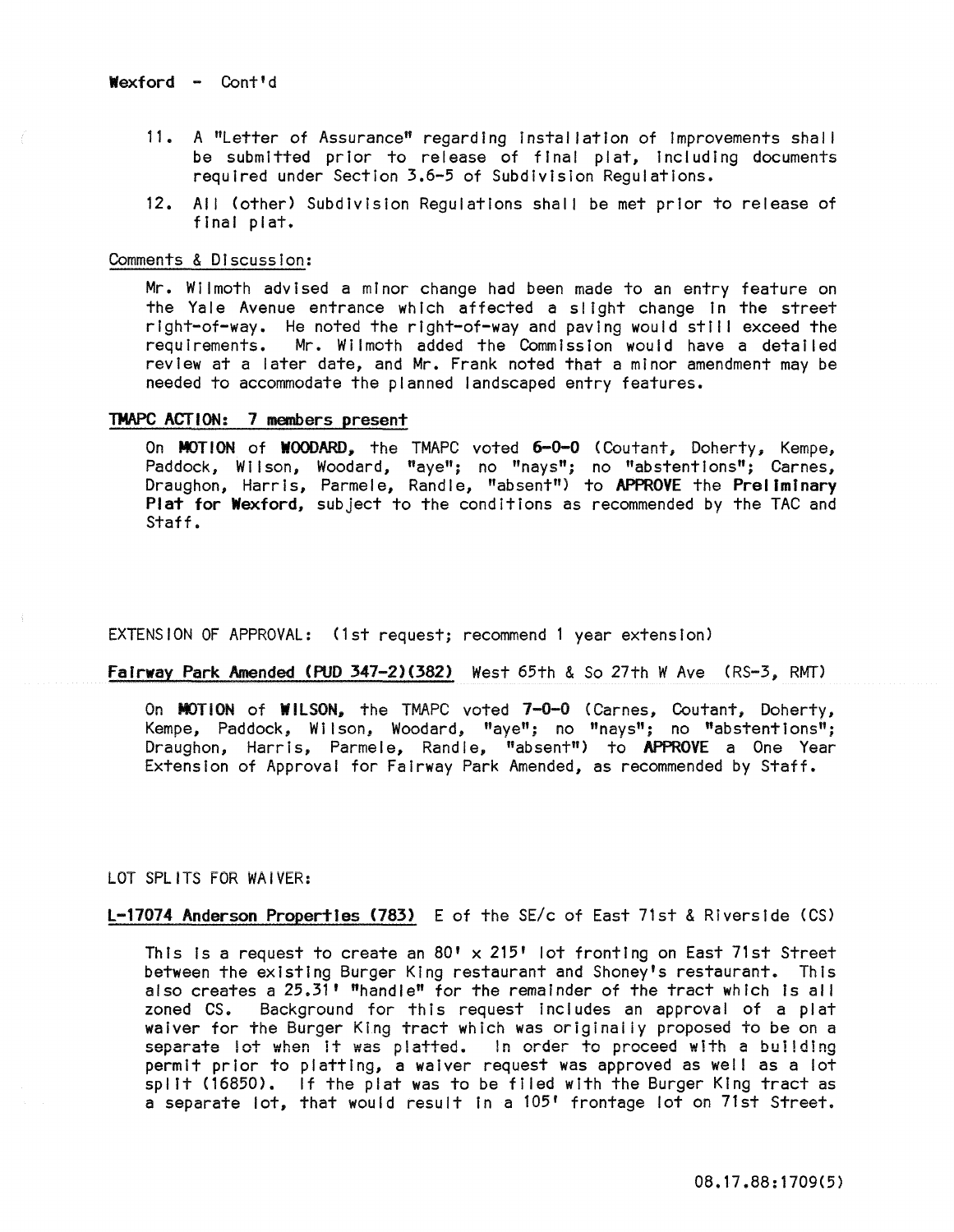The plat was approved but was held from release and final approval untIl the Board of Adjustment approved the 105' of frontage (Case #14491). There were protests at the Board of Adjustment hearing and the application was continued numerous times. Eventually the Board application was withdrawn, the plat was filed as one entire lot after final approval and release by the Planning Commission. The one lot subdivision met all the regulations so there was no waiver of frontage necessary.

Since there had not been any objection to the lot frontages on 71st Street by Staff and TAC during the platting process (subject to conditions regarding access and sewer extension) then we see no objection to this request, subject to the fol lowing conditions:

- 1. Board of Adjustment approval of the 80' frontage and 25.31' access "handle" as appl led for.
- 2. No changes in present access points as platted. A mutual access easement Is recommended.
- 3. A mutual access easement to be created and filed over the access handle.
- 4. Extension of sewer line and utilities as recommended by applicable agencies, including easements therefore If needed.
- 5. Applicant is reminded only four tracts may be made by lot splits and<br>any additional lots created over four will require replatting. The any additional lots created over four will require replatting. approval of this spilt will have created a total of three tracts so only one more may be separated by lot split.
- 6. Grading and drainage plan approval through the permit process.

The applicant was represented by Ted Sack.

Traffic Engineering reminded the applicant that access to the 80' lot must be by "Mutual Access Easement" as per condition #1 and #2 above.

The TAC voted unanimously to recommend approval of L-17074, subject to the conditions outl lned by Staff and TAC.

#### Applicant's Comments:

In regard to concerns about protestants at the BOA meeting, Mr. Ted Sack (314 East Third) commented that one of the particular protestants had owned property In this area, but no longer owns the property. In response to Mr. Paddock, Mr. Sack explained that when the original lot split request was made, there was no specific user. Mr. Sack further clarified the access from Riverside Parkway, directing traffic north and east to an access to Quincy; therefore, the access requested with this lot split would complete circulation by providing access to 71st.

Mr. Sack clarified that Shoney's and Burger King were not part of this appi icatlon and no access wouid be provided to these businesses. He added that the one access point requested would be utilized for the subject tract as well as remaining property owned by the applicant to the south.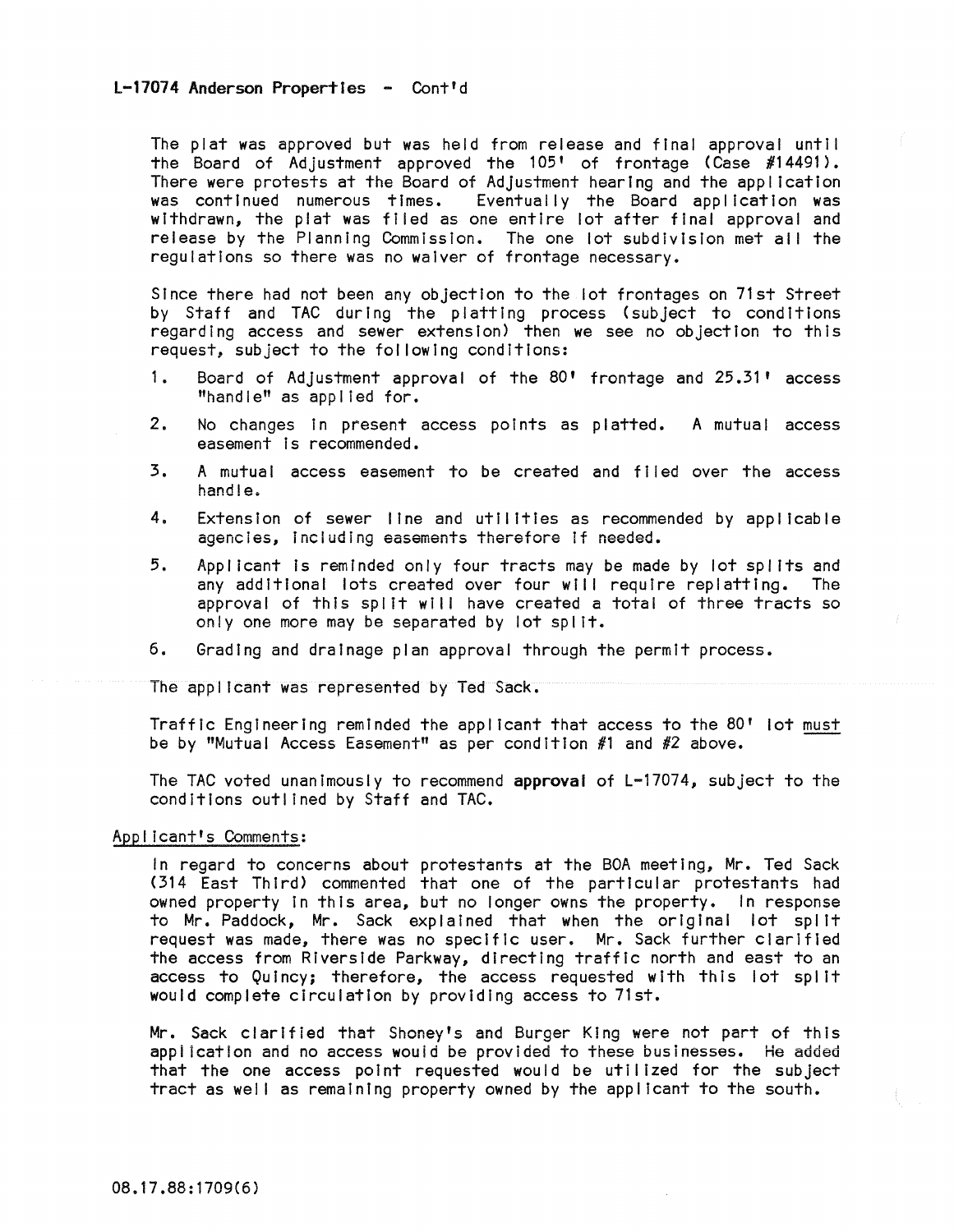#### L-l1014 Anderson Properties - Cont'd

#### TMAPC Review Session:

Mr. Carnes asked Staff If they saw any reasons why the applicant's request would not be workable. Mr. Gardner reviewed a diagram showing the outline of trafflcways already In place, In addition to the requested "handle" extending north.

Mr. Doherty commented he had an uneasy feeling In that this didn't pass the BOA and the mutual access agreements were not In place. He stated he would vote for approval, but he had the feeling this might be back before the TMAPC. For the sake of discussion, Mr. Doherty moved for approval of the applicant's request.

In reply to Mr. Coutant, Mr. Wilmoth advised the mutual access easement would be a strictly private or Internal agreement, as the City would not be Involved. Staff also advised that It was a policy of the BOA for the TMAPC to hear applications such as this first since it involved a land division matter. Mr. Gardner added that this access would function much like a street in that, while the landowner was putting it in for his benefit, this would obviously benefit abutting property owners. General discussion followed regarding access proposed and existing along 71st Street.

#### TMAPC ACTION: 7 members present

On MOTION of DOHERTY, the TMAPC voted 6-0-1 (Carnes, Coutant, Doherty, Kempe, Paddock, Woodard, "aye"; no "nays"; Wilson, "abstaining"; Draughon, Harris, Parmele, Randle, "absent") to APPROVE the Lot Split Waiver for L-17074 Anderson Properties, subject to the conditions as recommended by the TAC and Staff.

#### \* \* \* \* \* \* \*

L-17075 Calvary Baptist Church (293) S of Admiral PI & So 73rd E Ave  $(RS-3)$ 

This Is a request to spilt five feet from Lot 2, Block 5, Tommy Lee Addition and add It to Lot 3 adjacent thereto. This Is to resolve a fence and/or property line disagreement between the two owners. The lot Is presently a church parking lot and nothing Is planned for either lot other than the transfer of the disputed five feet. This creates a 55' lot which the church will retain as the existing parking lot and the five feet added to the adjacent lot will create a 65' lot for that owner. Staff has no objection to approval, subject to Board of Adjustment approval of the 55' lot width and 6,600 square foot area.

The applicant was represented by Jerry Snider.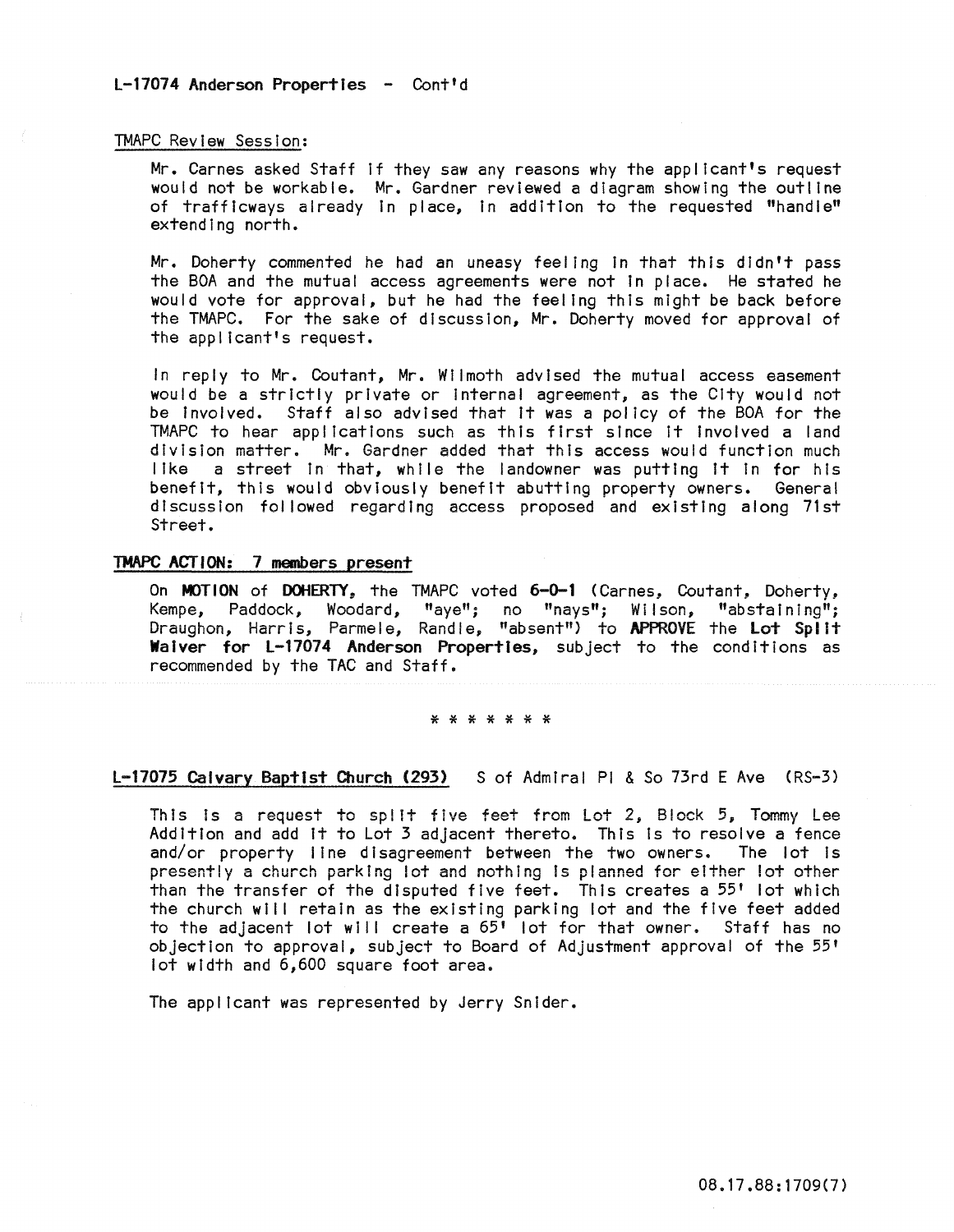The TAC voted unanimously to recommend approval of L-17075 subject to approval of lot width and area by the Board of Adjustment.

# TMAPC ACTION: 7 members present

On MOTION of CARNES, the TMAPC voted 7-0-0 (Carnes, Coutant, Doherty, Kempe, Paddock, Wilson, Woodard, "aye"; no "nays"; no "abstentIons", Draughon, Harris, Parmele, Randle, "absent") to **APPROVE** the Lot Split Waiver for L-17075 Calvary Baptist Church, subject to BOA approval of the 55' lot width and 6,600 square foot area, as recommended by the TAC and Staff.

# LOT SPLITS FOR RATIFICATION OF PRIOR APPROVAL:

# L-17081 (1783) City of Tulsa L-17082 (3691) Mitchell/Rose

# TMAPC ACTION: 7 members present

On MOTION of CARNES, the TMAPC voted 7-0-0 (Carnes, Coutant, Doherty, Kempe, Paddock, Wilson, Woodard, "aye"; no "nays"; no "abstentions"; Draughon, Harris, Parmele, Randle, "absent") to APPROVE the Above Listed Lot Splits for Ratification of Prior Approval, as recommended by Staff.

FINAL PLAT APPROVAL & RELEASE:

**7000 Riverside Drive (182)** NW/c of South Peoria & Riverside Drive (CH, CS)

On MOTION of CARNES, the TMAPC voted 6-0-1 (Carnes, Doherty, Kempe, Paddock, Wilson, Woodard, "aye"; no "nays"; Coutant, "abstaining"; Draughon, Harris, Parmele, Randle, "absent") to APPROVE the Final Plat of 7000 Riverside Drive and release same as having met all conditions of approval.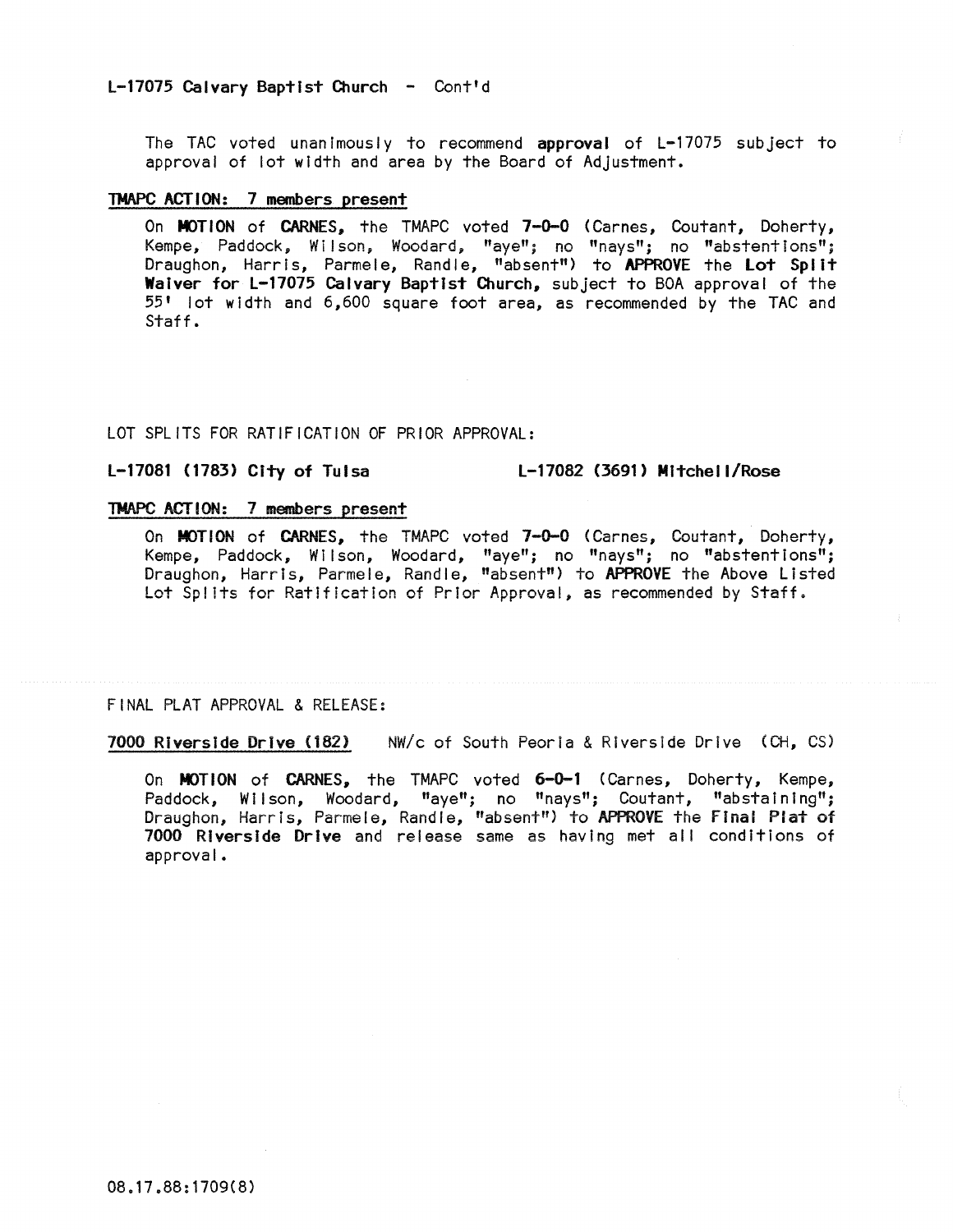## OTHER BUS I NESS:

#### PUD 319: Detail Sign Plan for Temporary Signs 6800 Block of South Memorial Drive (West side)

## TMAPC ACTION: 7 members present

On MOTION of DOHERTY, the TMAPC voted 7-0-0 (Carnes, Coutant, Doherty, Kempe, Paddock, Wilson, Woodard, "aye"; no "nays"; no "abstentions"; Draughon, Harris, Parmele, Randle, "absent") to WITHDRAW PUD 319 Detail Sign Plan, as requested by the applicant.

#### \* \* \* \* \* \* \*

PUD 309-1: Minor Amendment for Ground Sign & Detail Sign Plan 8309 East 68th Street

## TMAPC ACTION: 7 members present

On MOTION of CARNES, the TMAPC voted 7-0-0 (Carnes, Coutant, Doherty, **Kempe, Paddock, Wiison, Woodard, "aye"; no "nays"; no "abstentions";**  Draughon, Harris, Parmele, Randle, "absent") to CONTINUE Consideration of PUD 309-1 until Wednesday, September 1, 1988 at 1:30 p.m. In the City Commission Room, City Hal I, Tulsa Civic Center.

There being no further business, the Chairman deciared the meeting adjourned at 2:27 p.m.

Date Approved <u>September 7, 1988</u><br>Cherry Kempe

ATTEST: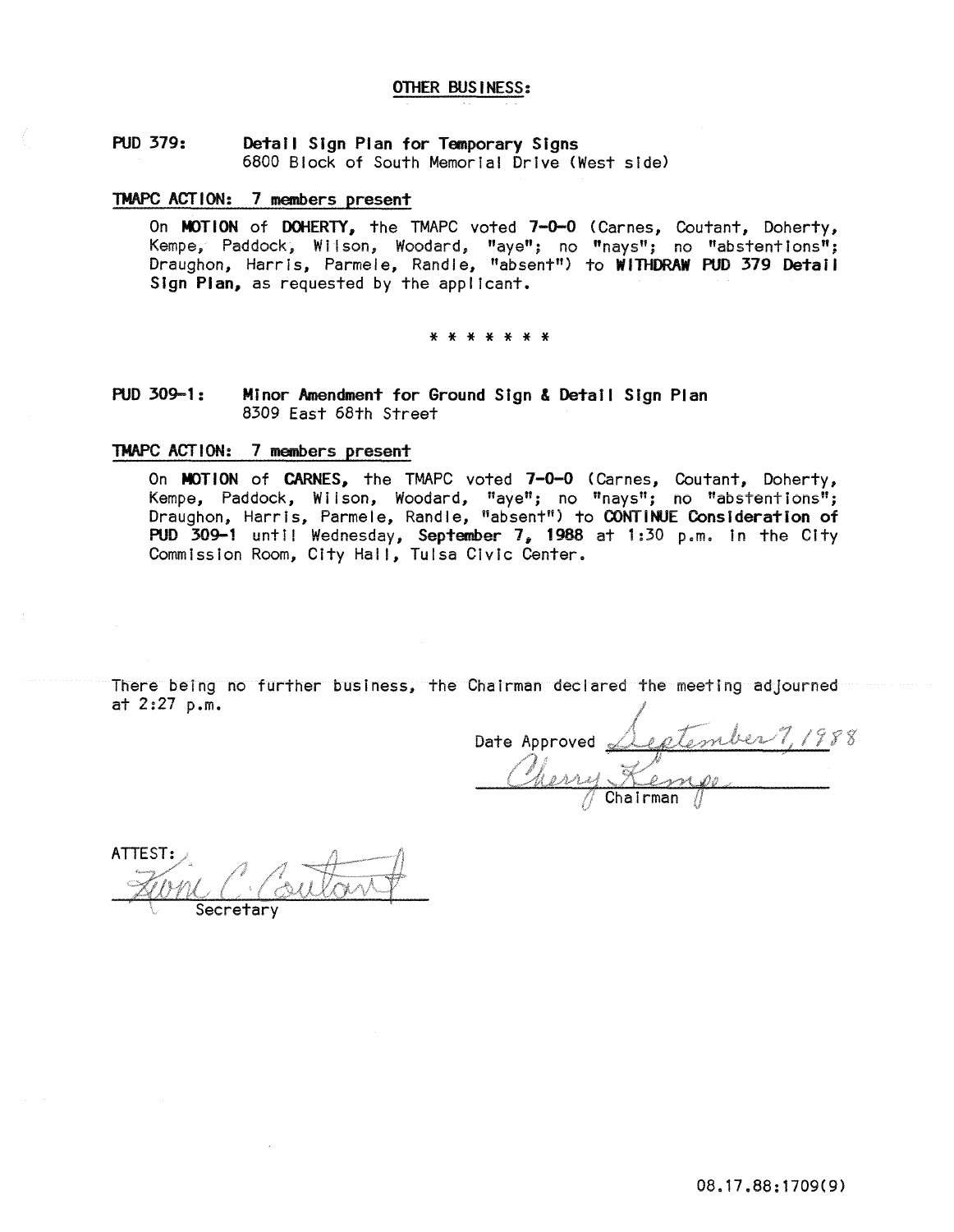$\hat{\boldsymbol{\beta}}$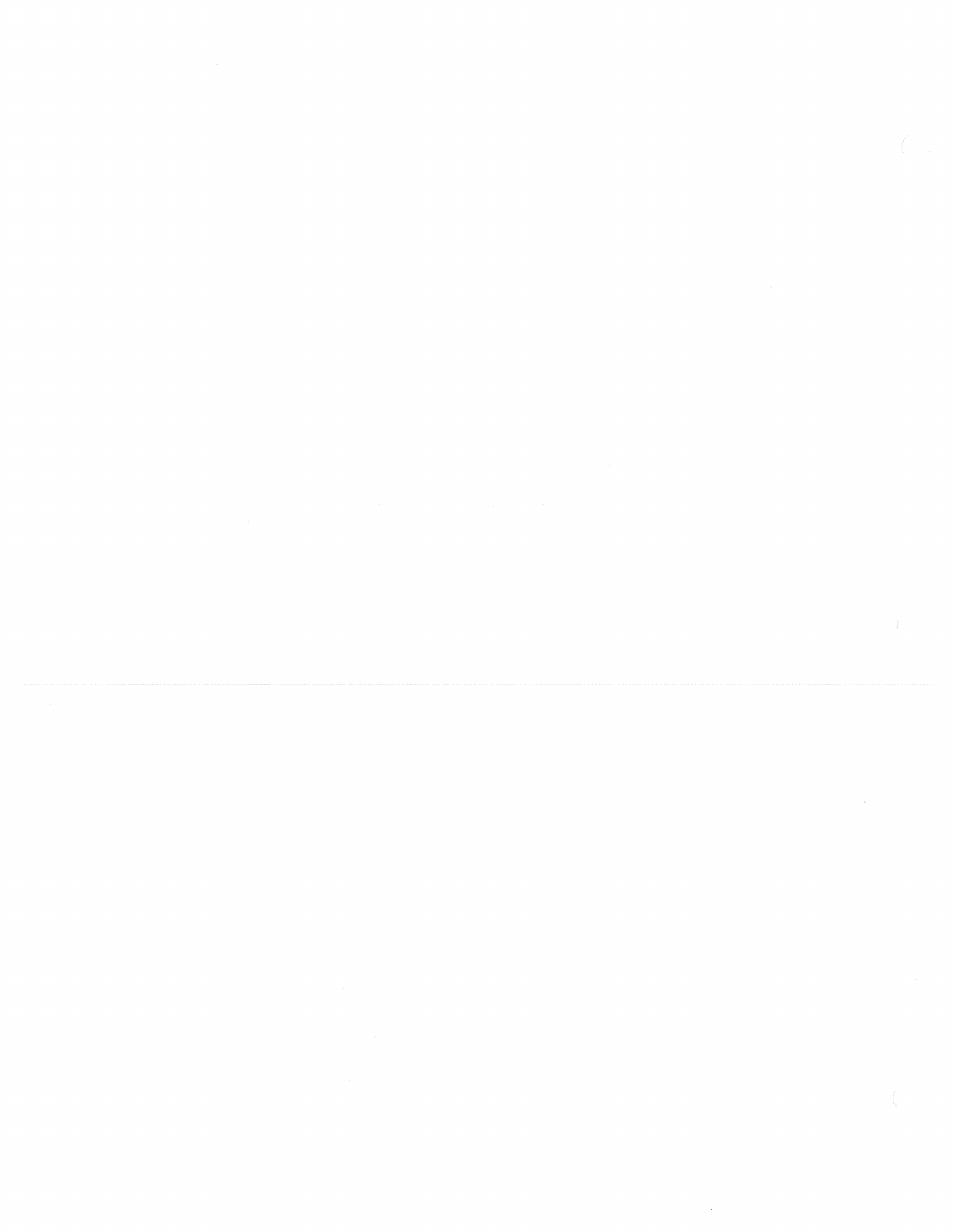# THAPC

# MISSION STATEMENT

The mission of the TMAPC is to provide comprehensive planning, zoning and land division services for the City of Tulsa and Tulsa County through a joint city-county cooperative planning commission resulting in the orderly development of the Tulsa Metropolitan Area and enhancing and preserving the quality of life for the region's current and future residents.

August 1988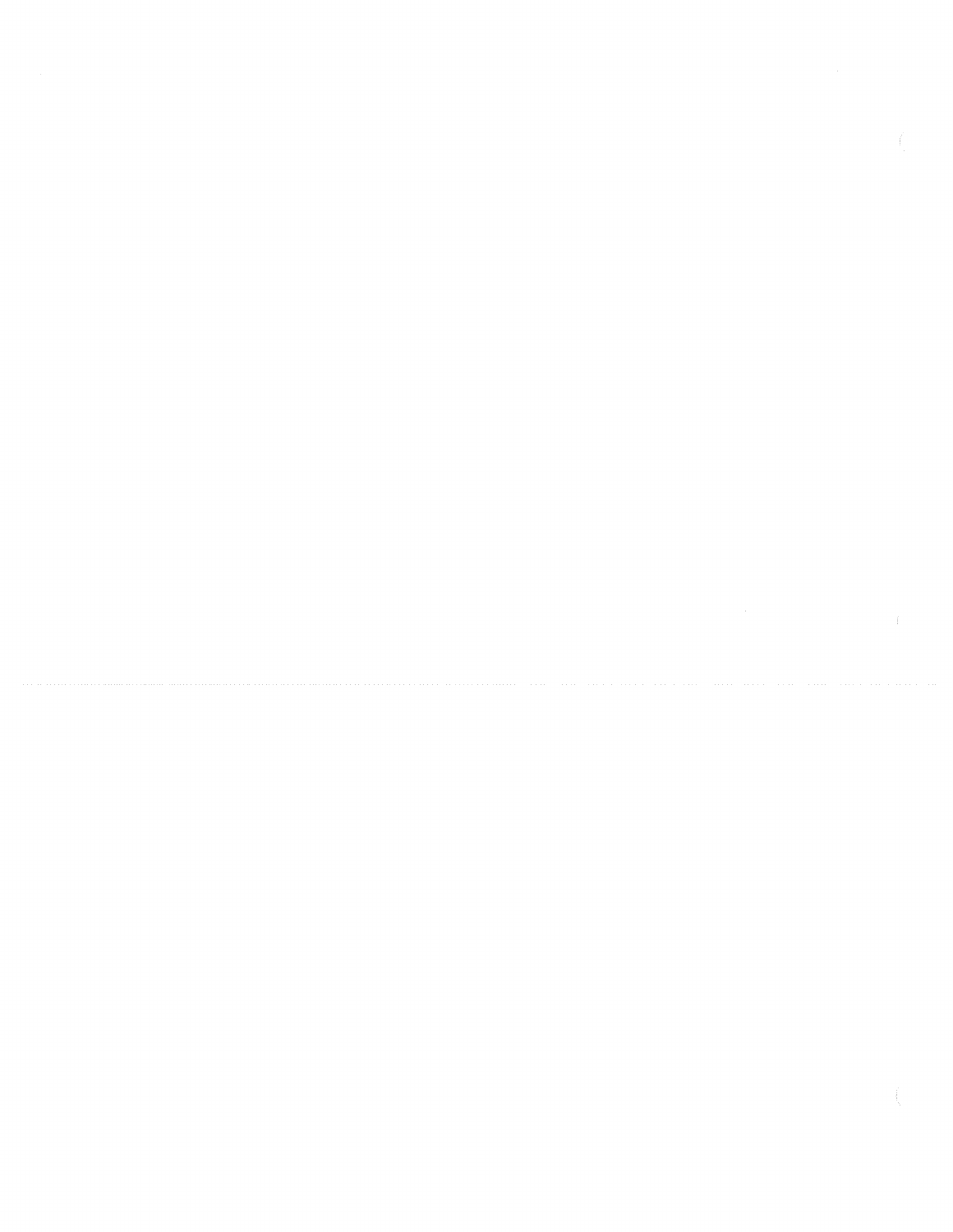# TMAPC

#### GOALS AND OBJECTIVES

#### August 1988

- A. TMAPC will develop and maintain a comprehensIve plan for the Tulsa Metropolitan Area consisting of district plans and functional plans to guide the orderly development of the area.
	- 1. Update, as necessary, district plans identifying appropriate land use relationships and Intensities.
	- 2. Update, as necessary, functional plans for publIc facilities.
	- 3. Update the Major Street and Highway Plan In a manner consistent with the Long-Range Transportation Plan and Major Street and Highway Plans of neighboring Jurisdictions.
	- 4. Prepare special studies for unique areas as Identified tn the Comprehensive Plan and/or by the TMAPC, Tulsa City Commission or Tulsa County CommissIon.
	- 5. Provide for the integration of functional plans, prepared by other boards, commission and authorities to ensure consistency and compatibility with the overall Comprehensive Plan.
- B. Prepare and recommend for adoption, development regulations that are necessary to Implement the Comprehensive Plan, and that take Into account new development trends and land uses.
	- 1. Prepare and adopt Development Guidelines for the orderly development of the City of Tulsa and unincorporated areas of Tulsa County.
	- 2. Prepare and recommend appropriate changes to the City of Tulsa and Tulsa County Zoning Codes.
	- 3. Prepare and recommend appropriate changes to the SubdivIsion Regulations of the City of Tulsa and Tulsa County.
- C. TMAPC will establish processes and prepare recommendations to the City of Tuisa and Tuisa County to provide for the review of deveiopment proposals In a timely fashion and to assure consistency with the ComprehensIve Plan.
	- 1. Prepare recommendations to the Tulsa City Commission and Tulsa County<br>Commission on rezoning requests within their respective Commission on Jurisdictions.
	- 2. Review and approve, as appropriate, requests for lot splits within the jurisdiction of the City of Tulsa and Tulsa County.
	- 3. Review and approve, as approprIate, proposed subdivision plats, assuring consistency with adopted Subdivision Regulations of the City of Tulsa and Tulsa County.